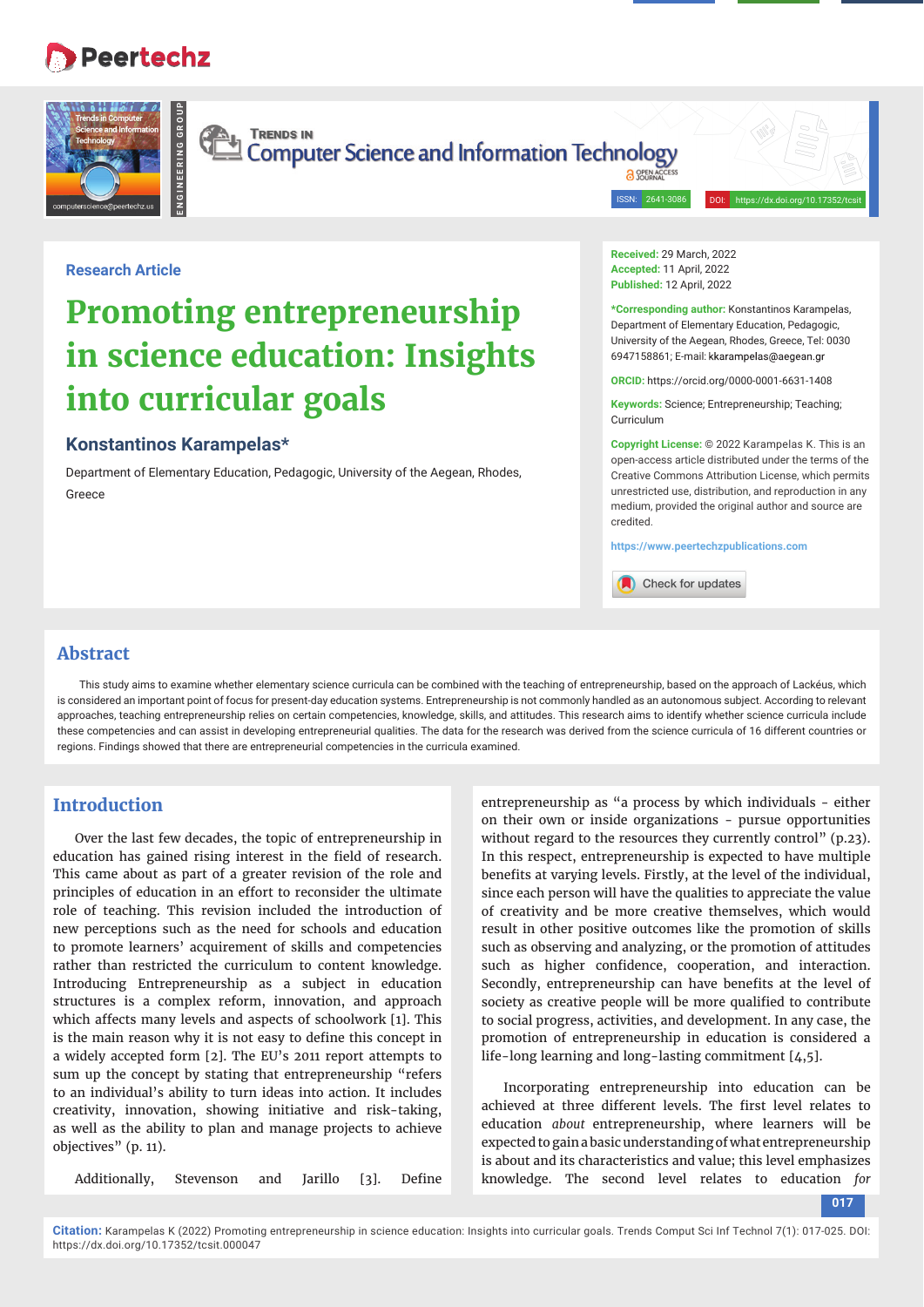entrepreneurship, where learners will be expected to gain the necessary qualities to be entrepreneurial; this level emphasizes skills and attitudes. The third level relates to education *through* entrepreneurship, a level at which learners will experiment. They will implement the knowledge, skills, and attitudes gained from the preceding two levels, thus becoming more familiar with the concept and process of entrepreneurship. As with every educational field, subject, institution, or activity, entrepreneurship education is affected by the environment but is also expected to contribute to it [6].

## **Literature review**

The literature review of the particular study focuses on the basic topics that it negotiates, which will serve as a basis for it [7]. Therefore, it needs to include the ideas about entrepreneurship in education, with regard to its' theoretical points [5,6]. As well as its' practical, implementation strategies [4]. Furthermore, it needs to include the relationship between entrepreneurship and science teaching [5,6,8].

#### **The fundamentals of entrepreneurship in education**

Entrepreneurship is considered to be worth introducing into education systems as an interdisciplinary approach rather than an autonomous subject. This may be due to the nature and rationale of the concept; teaching entrepreneurship requires taking advantage of knowledge in an unprecedented way and using appropriate skills rather than referring to the content knowledge of a particular field of study. Entrepreneurship, no matter how it is defined, can be applied in many, if not all, subjects and fields of study. Any kind of knowledge gained from any subject can be used through the prism of entrepreneurship, as long as learners are committed to using it as a foundation to create values that can contribute to people's well-being. These values can vary in nature and can be social, cultural, or financial.

This approach implies that education should focus on promoting certain competencies to learners. Firstly, learners should appreciate the importance of using the knowledge, recourses, and means available to them in order to create. Secondly, they should be confident to create novel ideas or subjects, even if it involves careful planning, researching, experimenting, and even in some cases, risk-taking. Thirdly, learners need to identify gaps or fields where they can contribute, so they may identify what kind of novel creation is needed to provide meaningful change and satisfaction to the wider community in the near or distant future. All these competencies, which are foundations for entrepreneurship, can be achieved in different subjects with the appropriate teaching approach [4].

Lackéus [9]. Categorized the competencies that should be emphasized in entrepreneurship education into three different themes: knowledge, skills, and attitudes. Each theme is further divided into various subthemes Figure 1.

The theme of knowledge has three subthemes: Declarative knowledge encompasses the fundamental concepts and processes of entrepreneurship such as value creation,

generation of ideas, promotion of creativity, search for opportunities, and accountability. Mental models encompass the knowledge of abilities to generate ideas and produce while estimating possibilities and risks. Finally, self-insight encompasses knowledge of the characteristics and personalities of entrepreneurs [4,10].

Skills have six subthemes. Learning skills related to learning activities while managing new situations and uncertainty. Strategic skills relate to arranging priorities, managing and developing vision, actions, and cooperation. Interpersonal skills relate to leading, promoting, motivating, cooperating, and resolving conflicts. Resource skills relate to creating, setting, and evaluating plans while identifying potential resources. Opportunity skills relate to identifying conditions that assist the promotion of ideas, production, concepts, and development of any kind. Finally, marketing skills relate to communicating the idea or product, disseminating, persuading, and creating appropriate excitement or feedback [4,11].

Attitudes have six subthemes: confidence and selfefficiency; passion, devotion, and self-awareness [11]. Innovativeness [12]. Proactiveness the motivation to dare [13]. The perseverance to deal with challenges [14].

All these themes have to be developed accordingly and simultaneously, as they combine cognitive and non-cognitive competencies. Knowledge competencies address learning *about* entrepreneurship. Skills address learning *for* entrepreneurship. And attitudes address learning *through* entrepreneurship [4-6].

The effective implementation of entrepreneurship education relies on meeting specific demands from the side of teachers, schools, and context. As with every educative approach, it needs to be accepted by the teachers, who should be willing, vigorous, open-minded, and flexible in order to adapt everyday experiences into hands-on activities for learners to engage in. Any knowledge, skills, or attitudes that teachers should transfer or help learners develop and obtain should first be sufficiently obtained by the teachers themselves. Teachers will be able to achieve this, provided that, in pursuance of broader contemporary pedagogies, they adopt the role of a facilitator, who helps learners construct knowledge and create and develop appropriate skills or competencies to become entrepreneurial. To begin, however, they must first be entrepreneurial themselves [4].

Teachers should be assisted in that direction by a supportive context, i.e., an educative environment. Any effort to implement innovative approaches in schools is highly unlikely to succeed if schools cannot accept and support them. This means that schools should provide teachers with the appropriate infrastructure, resources, and means to assist entrepreneurship sessions. They should give teachers the appropriate flexibility and potential to plan and implement activities that promote entrepreneurship, which may not be restricted to the classroom environment. Teachers should have the ability to plan and take advantage of the schools' intellectual capital so that they will deal with any challenge or shortage that might halt their work [15]. Unless these conditions are recognized and appreciated,

**018**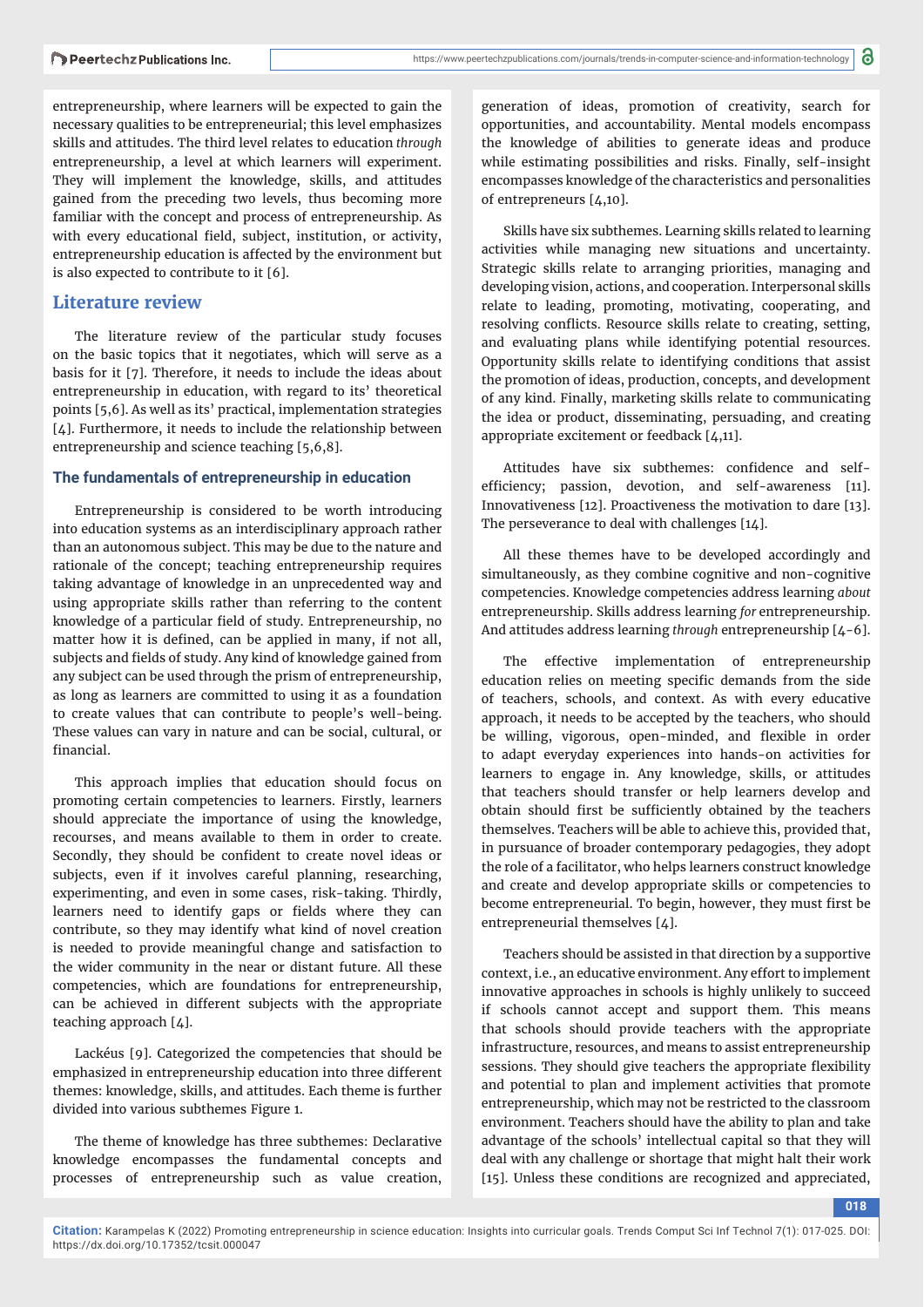

#### **Figure 1:** The competencies of Entrepreneurship by Lackéus (2014).

any effort to improve or reform schools, such as the effort to implement entrepreneurship, might not have substantial benefits for the educational system  $[2,16]$ .

#### **Activities and practices for entrepreneurship education**

It is important to understand and highlight what distinguishes entrepreneurship education from other approaches. Certainly, any activity that aims to promote entrepreneurial attitudes should emphasize such qualities as problem-solving, authenticity, creation, the ability to deal with real-life situations, group work, valuable implementation of findings, and long-term development. However, these qualities are promoted by other teaching approaches as well, such as inquiry-based learning. Entrepreneurship, therefore, has to emphasize qualities beyond those.

In order to provide valuable contributions to the well-being and satisfaction of the greater community, entrepreneurial activities should exhibit certain qualities. One such quality would be the identification of opportunities, as these would define what new contribution needs to be created and promoted. Innovation is also important, as it would lead to the introduction of new ideas and concepts that have not been implemented in the past. Another quality is frequent experimentation with new ideas, which would lead to justification of the rationale of the new idea and its contribution, as well as its review and improvement over time. Finally, another important quality is risk-management. Learners who are expected to become effective entrepreneurs should be familiar with risk. They should be willing to take risks, understand their purpose, and know how to manage them effectively. Therefore, activities that qualify as entrepreneurial activities focus on the search for opportunities, innovation, frequent experimentation, and

risk. Of course, all these are recommended to be better when included in hands-on activities, through which learners will also gain other qualities, such as cooperation, observation, and the ability to research and analyze and communicate and disseminate findings or ideas [16].

#### **Entrepreneurship and science education**

As entrepreneurship is entering the field of teaching through opportunities for integration, the focus is being given to research on the promotion of entrepreneurial knowledge, skills, and attitudes through different subjects, including science. In doing so, it is important to identify how the process of achieving the ultimate goal of science education, which is scientific literacy [17]. Can be made congruent with the achievement of entrepreneurship education goals. In other words, it is important to spot common points that science teaching and entrepreneurial teaching may share [18].

The process of benchmarking can help in that task. By comparing the research findings, policies, curricula, and education structures around entrepreneurship and science, it is possible to determine where they overlap. According to Deveci and Cepni [19]. This can be identified directly or indirectly, depending on the rationale of each policy, task, or activity. For example, there are policy documents and research projects that aim directly and deliberately to qualify learners as scientifically literate citizens and competent entrepreneurs at the same time. However, there might be policies, projects, or activities that have not been designed for that scope, yet provide relevant opportunities. This can be attributed to an extent to the complexity of both the fields of science education and entrepreneurship education. Indeed, each field is complex and is developed and studied across many dimensions. These might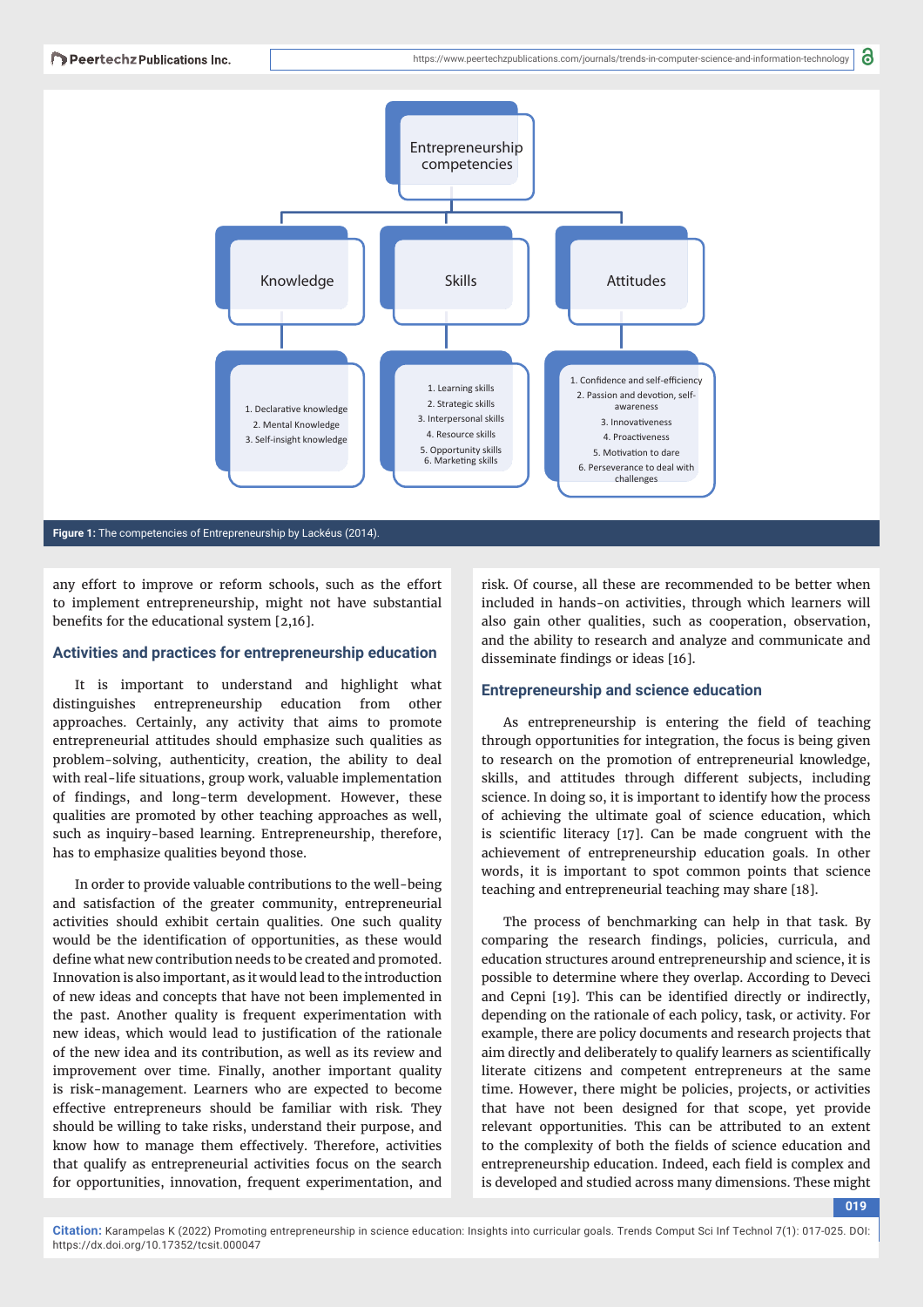concern the teaching process and practices, the infrastructure, the instructional means, the teachers' role, the influence of policy, ideas and beliefs, legislation, school functions, and the compatibility of the school context [2,18].

Scientific literacy is a concept of dynamic nature. This means that there has been a number of definitions attributed to it. Perhaps the most accepted is the one given by OECD [20]. "The capacity to use scientific knowledge, to identify questions and *to draw evidence-based conclusions to understand and help make decisions about the natural world and the changes made to it through human activity*" (p. 10).

This definition, however, has been revised, elaborated, and refined. This led to a clarification outlining three basic competencies that scientific literacy emphasizes. A scientifically literate person should have the competency to explain phenomena scientifically, evaluate and design scientific inquiry, and interpret data and evidence scientifically. The first competency relates to content knowledge of scientific and technological topics and includes having the respective knowledge, stating definitions, or describing concepts, phenomena, and processes. The other two competencies go beyond knowledge of the subject matter. They address the need for learners to understand how the accepted scientific knowledge is constructed, approached, and verified. Compared to the first competency, they are more linked to skills and attitudes. These competencies have to do with procedural knowledge which refers to tasks, activities, and criteria that lead to new knowledge. Additionally, they are connected to epistemic knowledge, which has to do with the nature of science, as in what science and scientific knowledge encompass and why it is important. The main advantage of this approach is that learners can acquire a deeper understanding of science and its contribution to everyday life [17].

With these three competencies as guidelines for the promotion of scientific literacy, such literacy is expected to be achieved over time due to the emphasis on and development of eight basic practices. These reflect desired outcomes that learners need to master in school science. The first is the ability to ask questions about science issues and precise problems, and engineering issues. The second is to develop models and use them when necessary. The third is to be able to plan and carry out investigations. The fourth is to analyze and interpret data. The fifth is to use mathematical and computational thinking. The sixth is to construct explanations regarding science topics and design solutions, and engineering topics. The seventh is to engage in an argument with evidence and discourse. Finally, the eighth is to obtain, evaluate, and communicate information.

All these practices are expected to be developed together, for all students, with the development of appropriate skills, mainly through hands-on activities. These are recommended to be inquiry-based activities and tasks, where all students will work cooperatively on topics inspired by everyday life. It is commonly agreed that in teaching that aims to promote these activities, the active participation of learners is required [21].

In order to figure out how to combine science education

and entrepreneurship education, it is necessary to see where the previously mentioned basic points of science education coincide with the points of entrepreneurship education.

#### **Common points**

A common point between teaching entrepreneurship and teaching science is the use of projects or inquiry. Indeed, inquiry-based activities can provide benefits in both subjects, as such activities promote the learners' engagement with a subject in order to devise a solution. In doing so, learners can identify a target, whether it is a creation, a problem, or a scientific question. They then have to plan the inquiry or research activity and come up with resources and activities to be accomplished. After that, they have to carry out their plan, in order to reach the preset target. Finally, they evaluate their work, revise it, and communicate it to various groups. This procedure is crucial for both science and entrepreneurship sessions. This common point can serve as an axis for identifying others, as each of its parameters and elements can also be a point of intersection for the two subjects.

In fact, the skills promoted, developed, or required in science teaching can coincide with those in entrepreneurial education, as is the case with plenty of other subjects as well. Skills such as observation, critical thinking, group work, communication, interaction, resource collection, and data collection and analysis are appropriate examples. In addition, specifically for science and entrepreneurship, experimentation and discourse are also important in both cases. Aside from skills, attitudes are also common. Both subjects require learners to develop the confidence to identify points to work on, design plans, test, proposed new ideas, and contribute. In short, it can be claimed that the cognitive and attitudinal goals are similar in both areas of study [6,8].

Common points in science and entrepreneurship teaching can be identified across the eight practices of science teaching. Both fields depend on asking questions and defining problems. In science, the questions should aim to identify explanations based on evidence, analysis, and appropriate investigation. These questions will serve as the main axis of the inquiry activity. In entrepreneurship, there should be a question that will cover or reflect a problem to be resolved. This problem will probably require some sort of invention or creation of innovative ideas and will highlight the work of the learners, as in the case of science. In order to answer the question or solve the problem, the learners will have to cooperate to design activities, collect data, and exchange ideas.

Developing and using models is also necessary for both science and entrepreneurship. These models might be diagrams, graphs, replicas, representations, or computer simulations. In science, these models will represent systems or phenomena. They are approximate representations of the real world or specific parts or processes of it. They explain or describe how such and such work and function, and have to be based on evidence. Furthermore, they have to be useful, which means they should be applied in various contexts and help learners make hypotheses and predictions or calculations [21].

**020**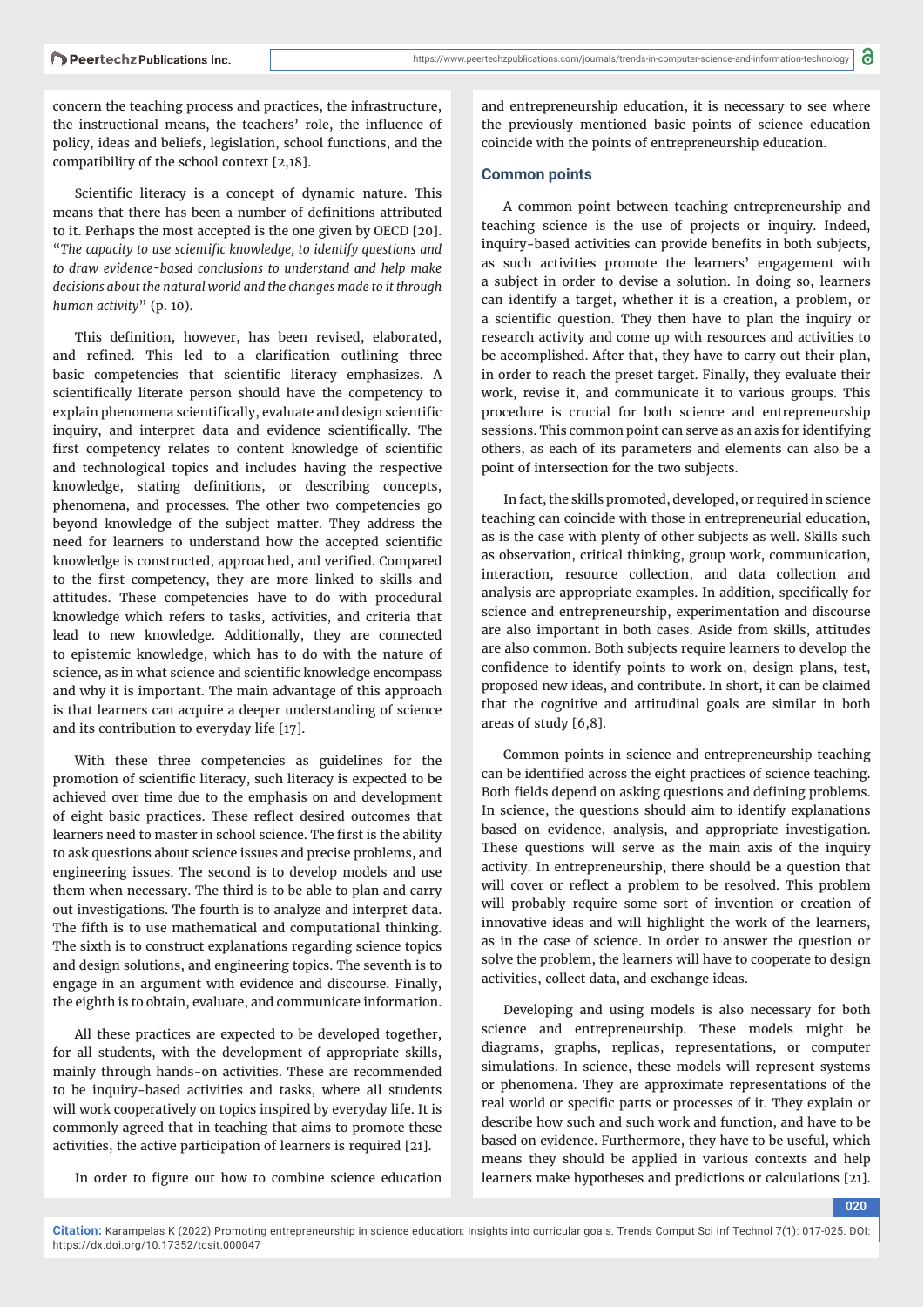Similarly, in entrepreneurship, models might be necessary as they help in the design, construction, and management of the creation and identify strong points as well as points that call for improvement. They can also be used for testing or performance where possible [5,6].

Additionally, the process of planning and carrying out investigations is important in both fields. In science, an investigation might focus on understanding a phenomenon, testing a theory, or evaluating a model [21]. In entrepreneurship, it might help devise the idea for a concept or object that does not exist but could help the wider community. Therefore, investigation can help learners decide what to create and how to achieve and justify it. The investigation is not a simple process. It should have a specific goal, possible desired outcomes, and precise actions which are based on data collected and analyzed through experimentation, evaluation, and discourse. Over time, learners should become more familiar with the process of investigation, its requirements, and its contribution to scientific learning and entrepreneurial tasks [18].

Analyzing and interpreting data is another common point between the two fields. In science, the task of collecting data to identify patterns is of central importance. As part of understanding what science is and how scientists work to approach knowledge, learners should learn to collect data and organize and analyze them through various methods, such as graphs or statistics (Driver et al., 2006) [21]. In entrepreneurship, learners should use data as it can be used to justify their decisions and actions. Aside from that, it helps to evaluate the progress and effectiveness of their work or creation. In both science and entrepreneurship, learners should become accustomed to various ways of analyzing and presenting data as evidence to support their ideas, hypotheses, predictions, findings, and conclusions  $[5,6]$ .

In addition, mathematics and computational thinking are useful for both science and entrepreneurship. Science is related to mathematics, as learners can use it to make calculations when they identify the relationships between concepts and phenomena. Thus, they can be involved in experimentation, data gathering, analysis, hypothesis formation, communication, and prediction [21]. Computational thinking can also be used in measuring, observing, and managing data, whether quantitative or not. The benefits are similar for entrepreneurship, as by using mathematics and computational thinking, learners can collect and analyze data and draw conclusions about what they should create and promote. In short, mathematics and computational skills can help learners gain a better understanding of patterns and make more accurate decisions, which is crucial for handson activities [4-6].

At the same time, constructing explanations and designing solutions is important for science as well as entrepreneurship. Science as a human activity is highly associated with constructing explanations, and so is science teaching. These explanations serve as answers to scientific questions and can demonstrate how variables or sets of variables relate to each other. They are formed after investigation and the analysis of data, and they are used to construct the desired science theories

[22]. In the same way, entrepreneurship relies on designing solutions, which will lead to creating new products, ideas, or values. This design should be based on ideas and hypotheses, which include determining what is required, how the desired creation should be, what criteria and conditions it should satisfy, and how it can be generated  $[4,16]$ .

In short, the literature review supports the idea that there are some common points between the teaching of science and entrepreneurship. An effort to benchmark science literacy approaches [6]. And the competencies of Entrepreneurship by Lackéus [9]. Presents this conclusion, albeit in more detail. About knowledge, both entrepreneurship and science focus on delivering new, accurate knowledge and conclusions about everyday life phenomena, justifying them, and implementing and applying them. With regards to skills, both entrepreneurship education and science teaching focus on learning skills, experimentation, trial and error, observation and monitoring, identifying resources, analyzing data, drawing conclusions, and promoting and communicating findings and ideas. Finally, both entrepreneurship and science teaching relies on the development of appropriate attitudes. Learners need to treat both topics as important, understand their methodology and patterns, and engage with activities around them in order to understand and contribute. Confidence, motivation, dealing with challenges, and proactiveness are important attitudes and virtues that learners need to adapt, develop, and demonstrate in both areas [4,16,22]. In any case, effective education in both entrepreneurship and science relies on foundations such as active engagement of learners in activities that emphasize everyday life contexts and situations [5,6,8]. With that in mind, it is possible to identify goals, units, and points in science curricula that might be compatible with entrepreneurship teaching. The research on this concept to date is limited. This is the actual goal of this study.

## **Research methodology**

With all the above mentioned in mind, this particular research was planned. The research aims to point out whether elements of teaching entrepreneurship can be traced in elementary science curricula. In order to do so, the research focused on identifying whether science curricula emphasize the competencies of Entrepreneurship, as described by Lackéus [9]. Knowledge competencies can be basic concepts about entrepreneurship. It can also be mental and address modes of generating ideas and self-insight. Skill competencies might relate to learning skills, strategic skills, interpersonal skills, resource skills, opportunity skills, and marketing skills. Attitude competencies have to do with confidence and self-efficiency, passion and devotion self-awareness, innovativeness, proactiveness, motivation, and perseverance to deal with challenges. These competencies can be promoted through the learners' active engagement in the teaching process with hands-on activities that aim to convert an innovative idea into an output. These activities can include group work, experimentation, observation, critical thinking, searching for resources, hypothesizing evaluation, trial and error tests, brainstorming, and self-reflection. Such tasks and values are compatible with the inquiry-based learning approach [5,6,8,16].

**021**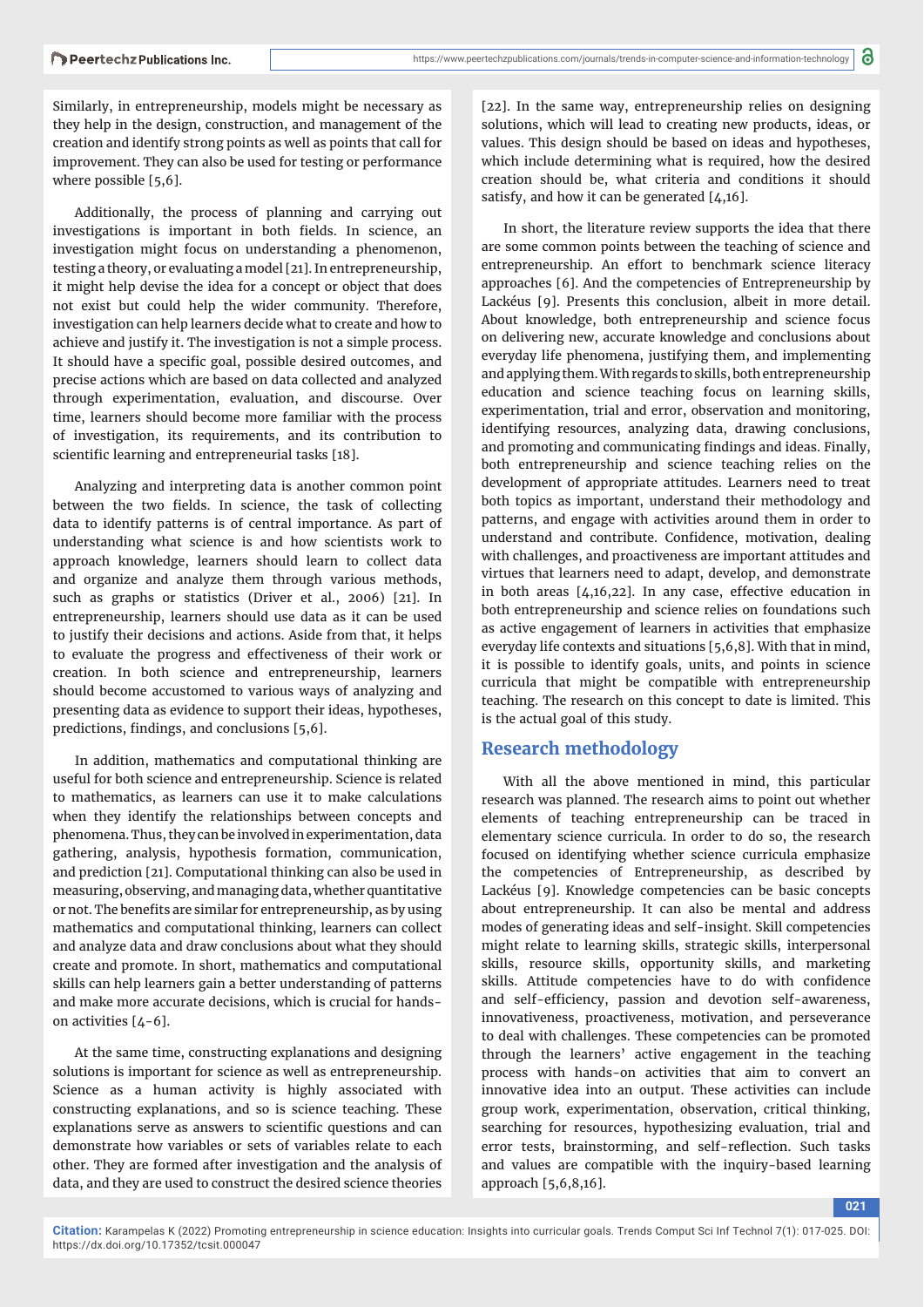In science education, the approach of inquiry-based teaching is considered appropriate and necessary in contemporary literature. Through inquiry, observation, hypothesizing, experimentation, discourse, brainstorming, developing models, critical thinking, and several similar practices, learners are expected to understand and decide on issues concerning the natural world. Along with that, science teaching is expected to be effective when emphasizing tasks from learners' everyday context and experience. For that reason, they can effectively conceive and reach the goals of scientific literacy. Therefore, science teaching and entrepreneurship teaching can have various common points. It can be expected that science curricula will entail goals and elements that will simultaneously assist the teaching of entrepreneurship, as has been well stated by the current literature [5,6,8,19,22]. Nevertheless, the research investigating whether science curricula actually involve aspects of teaching entrepreneurship seems to be limited. The goal of this study was to conduct such an investigation.

In order to conduct the investigation, the curricula of different countries were collected. The selection was based on the criteria of availability, accessibility, and the possibility to be analyzed. Specifically, the research investigated primary science curricula that could be accessed online for free. The curricula of 16 different countries or states were collected and analyzed. These were Australia; Ontario, Canada; Quebec, Canada; Cyprus; France; Greece; India; Ireland; Malta; Nepal; New Zealand; Norway; South Africa; Sweden; and the United Kingdom. Thus, the research can be classified as a content analysis study [7,23-25].

In order to identify whether elementary science curricula actually contain elements that promote entrepreneurship teaching, three research questions were formed. These questions were based on the approach of Lackéus [9]. Regarding the competencies of entrepreneurship:

- 1. Do the elementary science curricula include the construction of knowledge for entrepreneurship?
- 2. Do the elementary science curricula include the development of skills for entrepreneurship?
- 3. Do the elementary science curricula emphasize the adoption of attitudes for entrepreneurship?

By answering these questions, it is possible to draw insights into the possibility of promoting entrepreneurship through science curricula. The research is of a quantitative nature and is an example of document analysis. In such a study, data from document resources need to be gathered, organized, understood, summarized, and interpreted, so that further conclusions can be drawn from them [26,27]. When conducting document analysis, there are specific steps that need to be followed carefully. The first step is the collection of the documents. The second is coding, which involves deciding what codes are relevant to the topic and the research questions. These codes can be units, texts, words, or phrases. Along with the codes, the categories of codes need to be addressed as well. Afterward, the documents will be thoroughly examined

in order to see how often these codes and categories emerge. Finally, the values of descriptive statistics will be calculated to produce the findings [23-25].

The codes and the categories were designed based on the model of the competencies of entrepreneurship [9]. The first category was "knowledge", which is linked to the first research question. This included the code "declarative" for units that are related to what entrepreneurship is and what it consists of. It also included the code "mental" for units relevant to converting ideas into outputs. Lastly, it included the code "selfinsight" for units that were about reflection and evaluation. The second category was "skills," which is linked to the second research question. This included the codes "learning," "strategic," "interpersonal," "resources," "opportunity," and "marketing," which addressed units that related to the relevant skills. The third category was "attitudes," which is linked to the third research question. This included the codes "confidence and self-efficiency," "passion and devotion selfawareness," "innovativeness," "proactiveness," "motivation," and "challenge-dealing," which would be attributed to units that related to these attitudes. The texts of the curricula were read and coded as planned. Afterward, the codes and categories were gathered and the absolute and relevant frequencies for the codes and categories were calculated so that analysis could be conducted. Thanks to the use of SPSS, it was possible to calculate the further values of descriptive statistics, such as the means and medians. This helped gain the desired findings which could then lead to discussion and conclusions [7,23-25].

## **Findings and discussion**

Regarding the first research question, the science curricula of the sample countries included codes, goals, expectations, and generally various elements regarding knowledge around entrepreneurship or how entrepreneurs work, as seen in Table 1. These codes usually address developing skills, such as observation, trial, and error, selecting resources, experimenting, and hypothesizing, which would usually relate to the category of mental knowledge [9]. Simultaneously, some codes addressed adopting positive attitudes towards identifying challenges, carrying out inquiry-based research, experimenting, and drawing conclusions, which would relate to the category of self-insight [5,6,8,9,19,22]. On the other hand, codes that related to the declarative knowledge of entrepreneurship were not identified in all the examined curricula. Only some included goals related to knowledge of what entrepreneurship is. For example, in certain countries, learning to explore and engage in activities around creativity, as well as its importance of it were mentioned in the core curriculum. Such codes that can be linked to declarative knowledge were rather less frequent [6,8,9]. In short, as concluded from the documents investigated, science curricula can entail goals that relate to knowledge about entrepreneurship, however, they address mental and self-insight knowledge more. They might also address declarative knowledge, but this does not seem to be common [6,9,22].

With regards to the second research question, the science curricula studied included notes that related to

**022**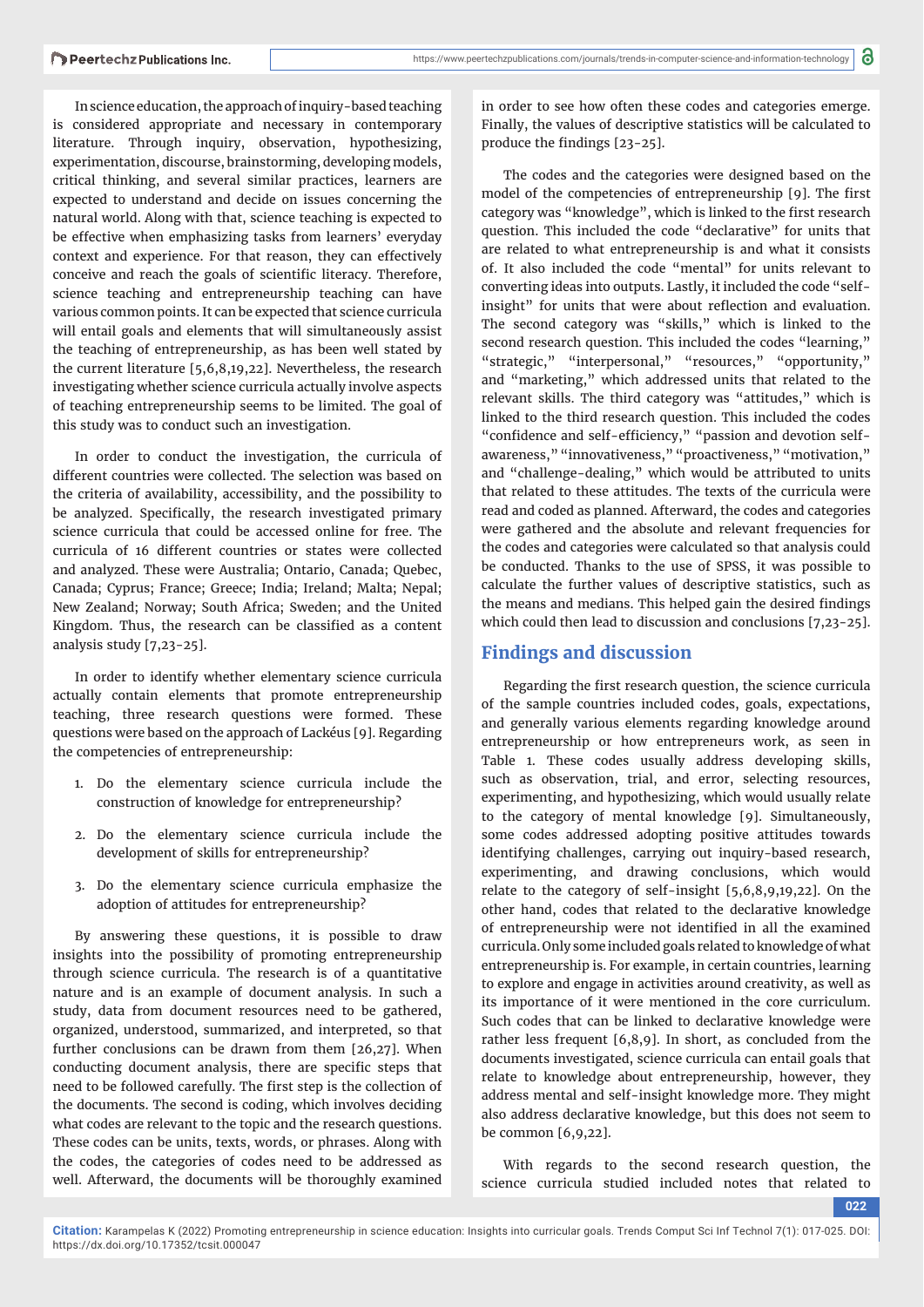|  |  | Table 1: Frequencies and relevant frequencies of codes. |  |  |  |  |
|--|--|---------------------------------------------------------|--|--|--|--|
|--|--|---------------------------------------------------------|--|--|--|--|

| <b>Table 1:</b> Tequencies and relevant hequencies or could.<br><b>Competencies</b> | <b>Frequency</b> | <b>Relevant frequency</b> |
|-------------------------------------------------------------------------------------|------------------|---------------------------|
| Knowledge                                                                           |                  |                           |
|                                                                                     |                  |                           |
| <b>Declarative</b>                                                                  | 8                | 50%                       |
| Mental                                                                              | 16               | 100%                      |
| Self-Insight                                                                        | 16               | 100%                      |
| <b>Skills</b>                                                                       |                  |                           |
| Learning skills.                                                                    | 16               | 100%                      |
| Strategic skills.                                                                   | 16               | 100%                      |
| Interpersonal skills.                                                               | 16               | 100%                      |
| Resource skills.                                                                    | 16               | 100%                      |
| Opportunity Skills.                                                                 | 6                | 37.5%                     |
| <b>Marketing Skills</b>                                                             | 4                | 25%                       |
| <b>ATTITUDES</b>                                                                    |                  |                           |
| Confidence and Self-Efficiency                                                      | 16               | 100%                      |
| Passion and Devotion Self-Awareness                                                 | 16               | 100%                      |
| Innovativeness                                                                      | 8                | 50%                       |
| Proactiveness                                                                       | 10               | 62.5%                     |
| Motivation to Dare                                                                  | 16               | 100%                      |
| Perseverance to Deal with Challenges                                                | 16               | 100%                      |

entrepreneurship skills. In other words, skills that were stated as being helpful for entrepreneurship were simultaneously considered useful for science teaching and developing scientific literacy as well [5,9,22]. This is the case for certain types of skills, in particular, namely, learning, strategic, interpersonal, and resources skills. These skills were identified in the codes of all of the curricula studied. Indeed, the contemporary approach of inquiry-based science teaching which is implemented relies on the development of such skills [6,22]. And it is within the same content that they can promote entrepreneurship skills and education generally [4,9]. However, codes that relate to opportunity and marketing skills could only be retrieved in certain curricula, not all. Even in these science curricula, for example, those of India and Norway, it was identified that these skills can be related to qualities that learners might need in their professional life. This, in turn, can be linked to the field of entrepreneurship education  $[5,9]$ . In short, science curricula can emphasize skills that promote entrepreneurship. This applies especially in cases where inquiry-based science teaching is an aim. Among the entrepreneurship competencies, those usually identified in science curricula are learning, strategic, interpersonal, and resource skills [5,6,8,9,19,22].

The findings concerning the third research question are similar. As with knowledge and skills, a significant number of codes regarding attitudes were spotted in the science curricula of the study. This means that there are certain entrepreneurshipfriendly attitudes that curricula consider as important for the acquisition of scientific literacy. Most codes were in regard to attitudes such as confidence and self-efficiency, passion and devotion self-awareness, innovativeness, the motivation to dare, or the perseverance to deal with challenges [9]. These codes were spotted mostly in parts of the science curricula that focused on the inquiry-based teaching approach. Indeed, if

science is to be taught through inquiry, all these attitudes are essential. Therefore, they should be developed and implemented  $[6,8,19]$ . The codes of innovativeness and proactiveness were identified as well, but only in certain curricula. It is probably not a common belief that these two types of attitudes should be priority goals for science teaching, according to contemporary approaches. However, these attitudes were noted in some curricula. This implies that it is possible to have a connection between these skills within science teaching. In fact, the specific curricula mentioned these attitudes when emphasizing identifying solutions, problem-solving, and dealing with challenges. Probably, there are contexts where these attitudes are given higher priority in science teaching, in comparison to others. After all, the goals of science teaching might be influenced by the context  $[6,8,19,22]$ .

As understood from the findings, in general, science curricula are likely to include goals relating to knowledge, attitudes, and skills which are the competencies required for teaching entrepreneurship [9]. The knowledge can address topics such as how to generate ideas and turn them into conclusions and findings, or how the scientist or entrepreneur works. The skills can relate to learning, developing strategies, interpersonal aspects, and resource management. Lastly, the attitudes might relate to confidence and self-efficiency, passion and devotion self-awareness, innovativeness, the motivation to dare, or the perseverance to deal with challenges. All these competencies are considered important for the implementation and engagement of inquiry-based science teaching. Therefore, the hypothesis, formed through previous literature and studies, that this approach is a common point between science and entrepreneurship teaching is justified [5,6,8,19,22]. However, certain competencies do not seem to be identified in all the science curricula studied. An example is a declarative knowledge which addresses the exact nature of entrepreneurship. This is also the case with skills such as opportunity skills or marketing skills, or attitudes relating to proactiveness or innovativeness. Apparently, in some contexts, these competencies are considered by the curriculum designers to suit the goals of science education and the development of scientific literacy  $[5,8]$ . Instead, these competencies are strictly focused on entrepreneurship [9,16,19].

### **Conclusion**

The scope of this research was to examine whether elementary science curricula can promote aspects of entrepreneurship education. Teaching entrepreneurship is considered very important for contemporary schools and citizens, as it is justified to have significant benefits at personal and social levels. Teaching entrepreneurship appropriately relies on hands-on activities, with the active engagement of learners who are expected to create, convert ideas into products or services, and appreciate the value of this ability. However, it is claimed by researchers and theorists that entrepreneurship has not yet been properly implemented in teaching [3,4,6,13]. Lackéus [9]. Has pointed out certain competencies that entrepreneurs need to gain, comprising knowledge, skills, and attitudes. Since entrepreneurship is not yet an established autonomous subject, it is possible to qualify learners with these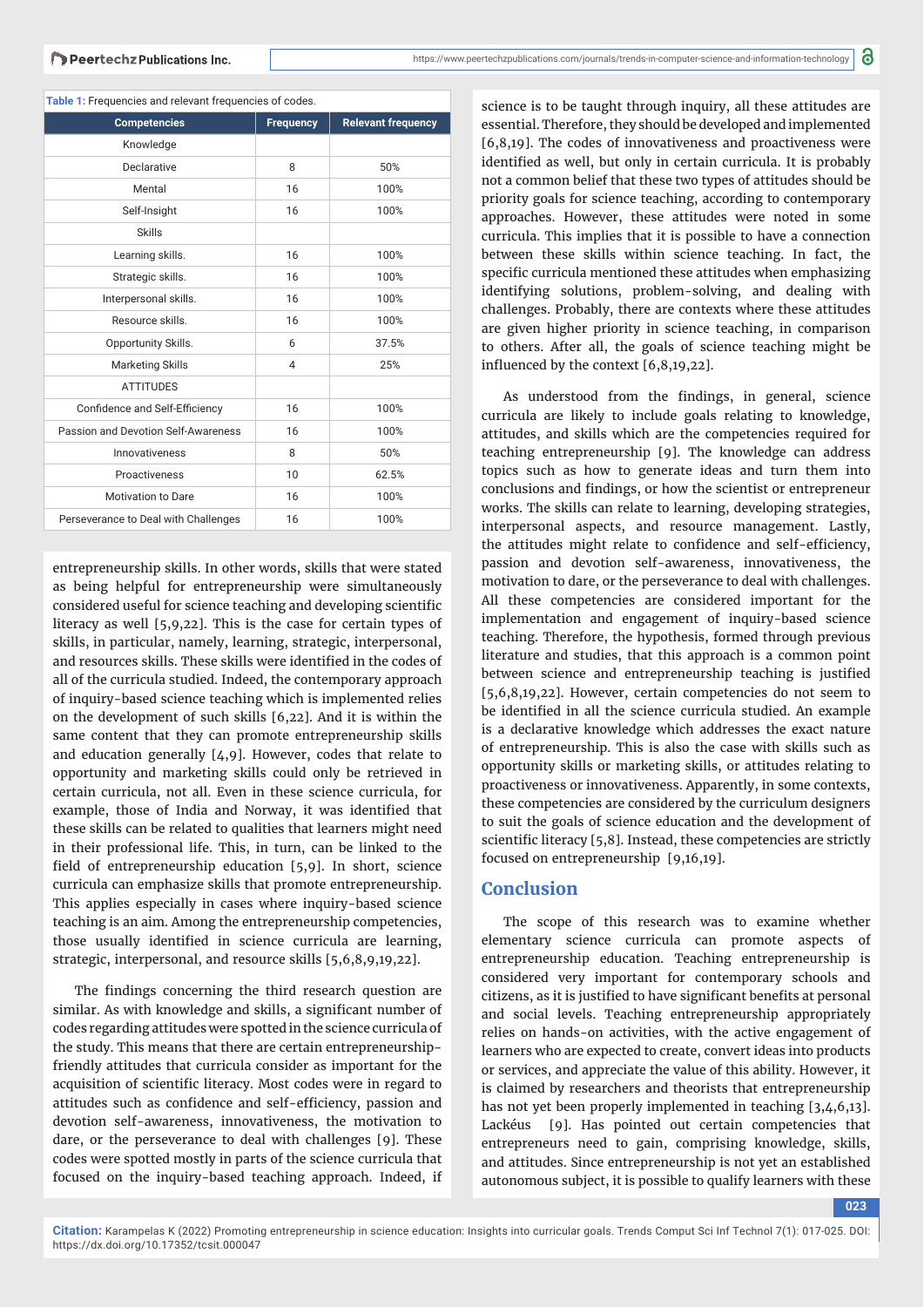competencies by approaching entrepreneurship through other fields of study. According to research, science may be a subject that can promote entrepreneurship as education for both science and entrepreneurship may have common points. The teaching model of science through inquiry-based activities is found to be relevant to entrepreneurship teaching. The reason for this is that this mode engages learners to implement inquiryoriented tasks, construct knowledge, and learn from handson experience [8,19,22]. Even though the relationship between the teaching approaches of both science and entrepreneurship has been examined, there is limited research on whether there is currently any actual effort to combine these two fields in implemented teaching.

With all this in mind, this research was planned to examine whether it is possible to find common points that helped promote the competencies of entrepreneurship in science education curricula, which include the goals, theories, and rationale of science teaching [17,18]. For the scope of the research, the curricula of 16 different countries or regions were gathered. The selection criteria were the language and accessibility. Document analysis was then implemented [7,25]. Analysis was based on coding. It was decided that the appropriate codes would be the necessary competencies of entrepreneurship teaching [9]. The curricula were read and coded in order to identify whether entrepreneurship competencies codes existed within them. The findings showed that the curricula studied included codes that addressed knowledge, skills, and attitudes relating to entrepreneurship. These codes were found in parts of the curricula that emphasized inquiry-based science teaching, as supported by the literature [6,8,19,22].

Prior to generalizing these conclusions, it is necessary to stress certain limitations. It would be interesting if, in the future, further similar research was carried out to evaluate and strengthen the accuracy and generalizability of these outcomes. Such research could include studies of a wider range of science curricula. Apart from that, it would be interesting if the outcomes were triangulated with data deriving from other resources such as interviews with teachers or policymakers. A final limitation is that this paper was based on a particular approach to teaching entrepreneurship [9]. Perhaps in the future, further research can take into consideration other approaches [7,23-25].

## **References**

- 1. Breslin D, Jones C (2014) Developing an evolutionary/ecological approach in enterprise education. International J Management Education 12: 433–444. **Link:** https://bit.ly/3rg3HF4
- 2. Fullan M (2007) The new meaning of educational change (4th ed.). Teachers College Press. **Link:** https://bit.ly/3M0iwE1
- 3. Stevenson HH, Jarillo JC (1990) A paradigm of entrepreneurship: Entrepreneurial management. Strategic management J 11: 17–27. **Link:** https://bit.ly/3uvvd3O
- 4. EU (2011) Entrepreneurship education: Enabling teachers as a critical success factor. A report on teacher education and training to prepare teachers for the challenge of entrepreneurship education. European Commission - Directorate-General for Enterprise and Industry - Entrepreneurship Unit. **Link:**  https://bit.ly/3E1o9Pd
- 5. Jones P, Penaluna A, Pittaway L (2014) Entrepreneurship education: A recipe for change? International J Management Education 12: 304–306. **Link:** https://bit.ly/3JzgokF
- 6. OECD (2015) Entrepreneurship in education: What, why, when, how? OECD Publications. **Link:** https://bit.ly/3KxMC11
- 7. Cohen L, Manion L, Morrison K (2017) Research Methods in Education (8th ed.). Routledge.
- 8. Blankesteijn M, Bossink B, Van der Sijde P (2020) Science-based entrepreneurship education as a means for university-industry technology transfer. International Entrepreneurship Management J 17: 779–808. **Link:** https://bit.ly/3OcP9Ae
- 9. Lackéus M (2014) An emotion-based approach to assessing entrepreneurial education. International J Management Education 12: 374–396. **Link:**  https://bit.ly/3xiPuva
- 10. Kraiger K, Ford JK, Salas E (1993) Application of cognitive, skill-based, and affective theories of learning outcomes to new methods of training evaluation. J Applied Psychology 78: 311–328. **Link:** https://bit.ly/3JtJHoW
- 11. Fisher S, Graham M, Compeau M (2008) Starting from scratch: Understanding the learning outcomes of undergraduate entrepreneurship education. In Harrison RT, Leitch C (Eds.), Entrepreneurial learning: Conceptual frameworks and applications (pp. 313–340). Routledge. **Link:** https://bit.ly/38w2KC8
- 12. Krueger NF (2005) The cognitive psychology of entrepreneurship. In Acs, Z. J., & Audretsch, D. B. (Eds.), Handbook of entrepreneurship research: An interdisciplinary survey and introduction (pp. 105–140). Springer.
- 13. Sánchez JC (2011) University training for entrepreneurial competencies: Its impact on intention of venture creation. International Entrepreneurship Management J 7: 239–254. **Link:** https://bit.ly/3O4Ki3K
- 14. Markman GD, Baron RA, Balkin DB (2005) Are perseverance and self-efficacy costless? Assessing entrepreneurs' regretful thinking. J Organizational Behavior 26: 1–19. **Link:** https://bit.ly/3joRx8D
- 15. Kelly A (2004) The intellectual capital of schools. Measuring and managing knowledge, responsibility and reward: Lessons from the commercial sector. Kluwer Academic Publishers.
- 16. EU (2014) Entrepreneurship Education: A Guide for Educators. Entrepreneurship 2020 Unit.
- 17. OECD (2019) PISA 2018 science framework. In PISA 2018 Assessment and Analytical Framework. OECD Publishing. **Link:** https://bit.ly/3xmQlLc
- 18. European Commission (2015) Science education for responsible citizenship. Report to the european commission of the expert group on science education. Publications Office of the European Union. Link: https://bit.ly/37yG7wr
- 19. Deveci I, Cepni S (2017) Studies conducted on entrepreneurship in science education: Thematic review of research. J Turkish Science Education 14: 126–143. **Link:** https://bit.ly/3xj77uF
- 20. OECD (2000) Measuring student knowledge and skills: The PISA 2000 assessment of reading, mathematical and scientific literacy. OECD Publications. **Link:** https://bit.ly/3rk22yr
- 21. NGSS Lead States (2013) Next generation science standards: For states, by states. The National Academies Press. **Link:** https://bit.ly/38HfUwm
- 22. National Research Council (2012) A framework for K-12 science education: Practices, crosscutting concepts, and core ideas. The National Academies Press. **Link:** https://bit.ly/3DYkAcG
- 23. Rourke L, Anderson T (2004) Validity in quantitative content analysis. Educational Technology Research and Development 52: 5-18. **Link:** https://bit.ly/3xj9sGe

**024**